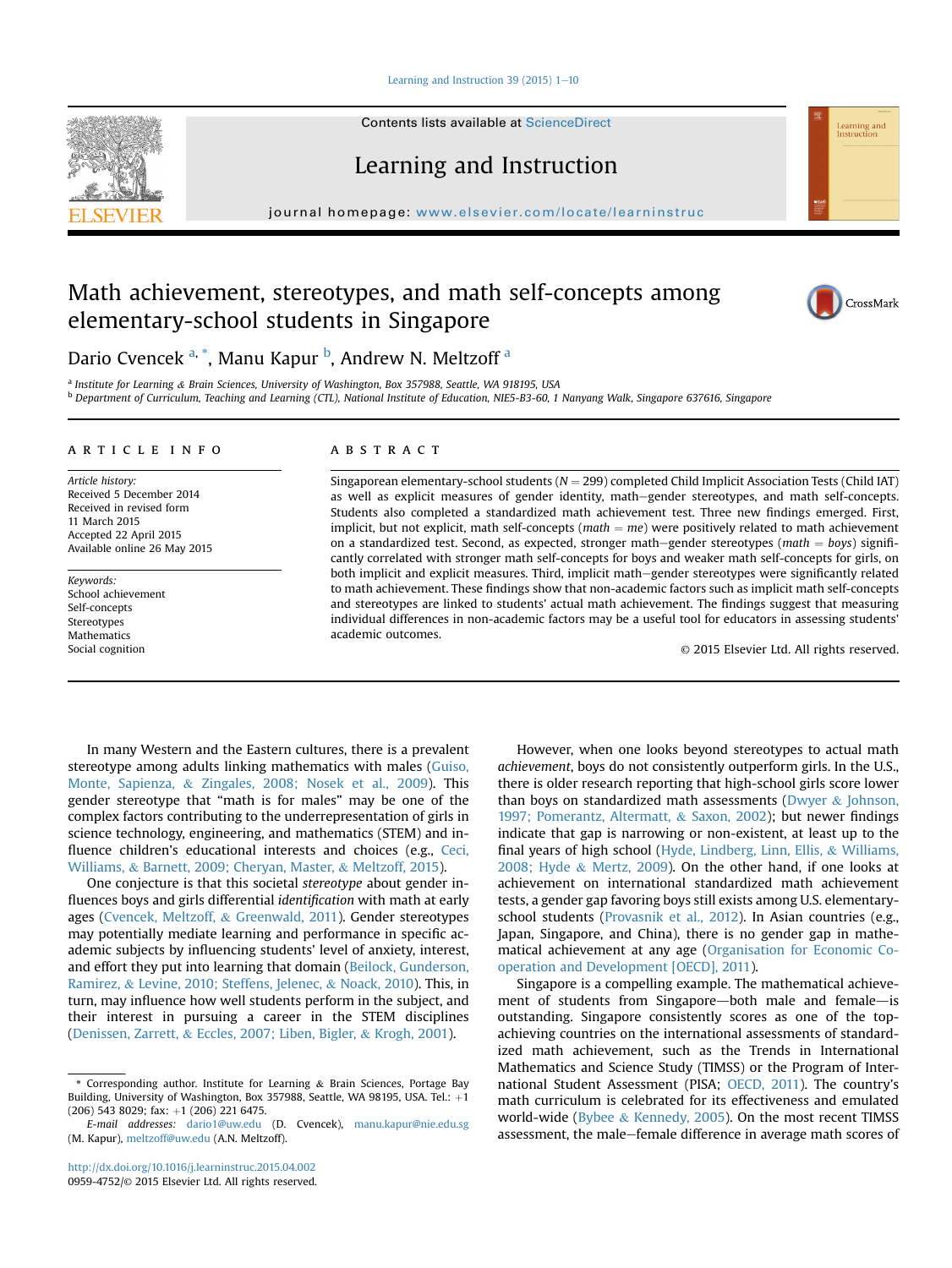Singaporean boys and girls in Grade 4 was not measurably different ([Provasnik et al., 2012](#page-9-0)). Contrary to what one might expect given these data, however, [Cvencek, Meltzoff, and Kapur \(2014\)](#page-8-0) found that: (a) Singaporean elementary-school students hold the math-gender stereotype, and (b) Singaporean boys identify more strongly with math than do girls.

Studying the relationship between math achievement, mathgender stereotypes and self-concepts in Singaporean children presents an interesting opportunity for at least two reasons. From a theoretical viewpoint, it is not apparent why—in the absence of any detectable boy superiority in math-Singaporean children would hold the stereotype that " $math = boys$ ," nor why Singaporean boys would identify with math more strongly than girls. From a more methodological viewpoint, a centralized common curriculum for Singaporean  $K-12$  students enables testing of the relationship between students' beliefs and actual math achievement (on which past research has remained silent), by allowing researchers to use standardized math achievement scores for each grade.

## 1. Role of non-academic factors in math achievement

When examining students' beliefs about math and their math achievement, it is useful to distinguish three interrelated constructs. One is gender identity, that is, how strongly a child identifies with being either boy or girl. A second is the child's belief about the link between math and gender (i.e., a belief about a social group and "who does math"), which can be called a math-gender stereotype. The third is how strongly the child connects me and math (a belief about the self; whether "I identify with math"), which can be called a math self-concept.

The current research is motivated by the concept of cognitive balance or consistency in social psychology and developmental psychology. The general idea is that the child and adult usually tend towards a state of psychological equilibrium and minimize dissonance [\(Festinger, 1957; Gawronski](#page-8-0) & [Strack, 2012; Greenwald et al.,](#page-8-0) 2002; Heider,  $1946$ )—a process related to what Piaget called psychological "equilibration" in human development and education ([Piaget, 1970\)](#page-9-0). These general ideas about cognitive consistency and balance can be operationalized and made more precise, particularly about issues of identity ([Greenwald et al., 2002](#page-8-0)). To be fully "in balance" a child who thinks  $me = boy$ , and  $boy = math$ , should experience a psychological pressure (conscious or unconscious) towards  $me = math$ . Such a pressure toward cognitive balance has been hypothesized to operate in young children and to motivate behavioral change and strivings even during elementary-school years [\(Cvencek et al., 2011, 2014](#page-8-0)).

As part of investigating cognitive balance in the current study, we specifically examine the role of gender identity and its relation to gender stereotypes and math self-concepts. Gender identity is an early developing aspect of a child's sense of self [\(Ruble, Martin,](#page-9-0)  $\&$ [Berenbaum, 2006; Stipek, Gralinski,](#page-9-0) & [Kopp, 1990](#page-9-0)). We believe that the strength of gender identity ( $me = boy$  or  $me = girl$ ) could be one factor that works to strengthen (in case of boys) or weaken (in case of girls) a child's identification with mathematics. If  $me = girl$ , and girls  $\neq$  math (according to cultural stereotypes), then cognitive balance may pressure girls in a direction away from math (*me*  $\neq$  *math*), by changing interest, motivation, choice, and so forth. Of course, in the real-world there are also many other issues that will come into play, but according to social-developmental theory, cognitive balance may be of interest.

# 2. Stereotypes, self-concepts, and math achievement

When stereotypes are measured in socially sensitive domains, such as gender stereotypes, both implicit and explicit measurement methods have been used. This distinction is based on the idea that human behavior is not only guided by deliberative, conscious processes, but also by more automatic, non-deliberate, and faster processes, which can be captured by two corresponding types of measures, termed explicit versus implicit measures [\(Fazio, 1990;](#page-8-0) [Greenwald](#page-8-0) & [Banaji, 1995; Jacoby, 1991; Strack](#page-8-0) & [Deutsch, 2004\)](#page-8-0).

In explicit measures, participants are often asked to provide verbal self-reports and are aware of what is being assessed. For example, this can correspond to an explicit belief about the group with regard to a particular academic ability (e.g., selecting answers on a questionnaire about how much "I believe that boys like math more than girls do?"). In contrast, implicit measures require no selfreport and participants are not necessarily informed about what is being assessed. For example, this can correspond to a more unconscious  $math = boy$  association (e.g., using the same response key to sort stimuli belonging to categories math and boys in a computerized categorization task that requires fast responses). Few studies have examined both implicit and explicit math–gender stereotypes in the same students, and fewer still have related this to the students' actual math achievement. Three studies and their limitations will be mentioned.

[Ambady, Shih, Kim, and Pittinsky \(2001\)](#page-8-0) showed that 5-year-old Asian-American girls performed significantly worse on a math test, when their gender identity was activated (by being asked to color a picture of a girl holding a doll) relative to a control group. These girls demonstrated math-gender stereotypes on implicit, but not on explicit measures, suggesting that the implicit math-gender stereotypes may have contributed to the observed math performance decrements.

[Galdi, Cadinu, and Tomasetto \(2014\)](#page-8-0) activated a negative ingroup stereotype for 6-year-old Italian girls by asking them to color a picture of a boy who correctly solves a math problem on a blackboard (while a girl fails to respond). Six-year-old Italian girls already possessed implicit math-gender stereotypes (without explicitly endorsing them) and the activation of such stereotypes lead to performance deficits. However, it would be desirable to evaluate the relationship between math–gender stereotypes and math achievement in the absence of experimentally activated identities and without experimentally activating the stereotypes themselves immediately before the math test. This would show that pervasive cultural stereotypes can impact math achievement without salient activation within the test situation.

[Steffens et al. \(2010\)](#page-9-0) used adolescents to examine the relationship between implicit and explicit math-gender stereotypes and math achievement. In their study of German students (Grades 7 and 9), implicit math-gender stereotypes predicted self-reported math grades above and beyond explicit math-gender stereotypes. Potentially, however, the children's self-reports of their latest class test and grades in math ([Steffens et al., 2010](#page-9-0)) are susceptible to inaccuracies in memory, and the social relationship between teacher and student and other factors are known to influence stu-dents' grades (Marsh, Trautwein, Lüdtke, Köller, & [Baumert, 2005\)](#page-9-0).

So far we have discussed the relation between math–gender stereotypes and math achievement. Such stereotypes are a belief about math and a social group (math  $=$  boys), but we can also examine beliefs about math and the self (math  $=$  me)-i.e., children's math self-concepts. It is well established using explicit measures that, during elementary school, girls rate themselves lower than boys in mathematics ([Herbert](#page-8-0)  $&$  [Stipek, 2005\)](#page-8-0), but not in reading or writing ([Pajares, Miller,](#page-9-0) & [Johnson, 1999](#page-9-0)).

What is known about the interrelationship between math selfconcepts and math-related outcomes? The emerging evidence can be summarized as follows: First, gender differences in math self-concepts can be independent from actual math achievement, which is often found to be comparable between male and female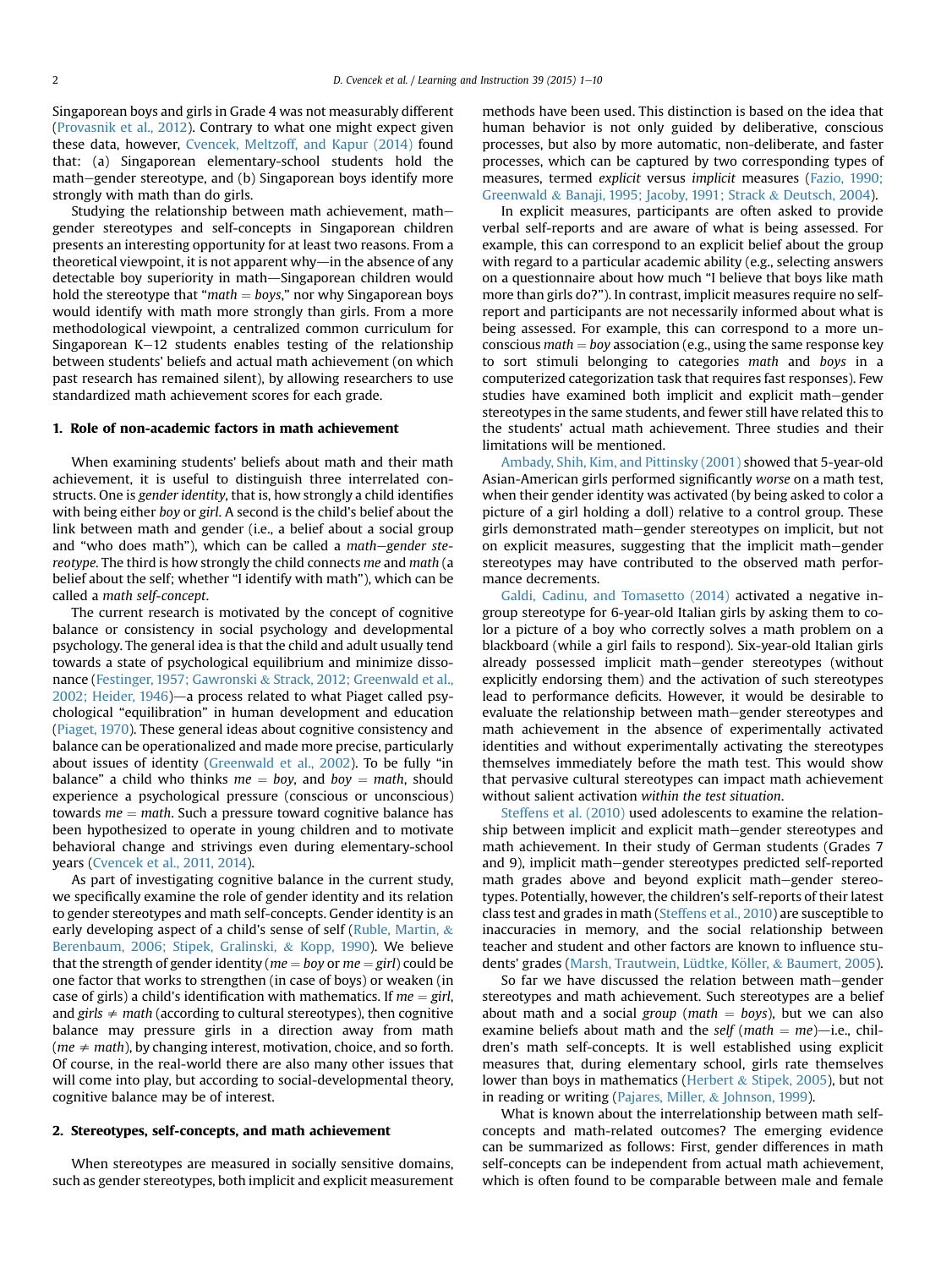students in elementary school [\(Herbert](#page-8-0) & [Stipek, 2005\)](#page-8-0). Second, in some Western countries, positive math self-concepts seem to be more relevant to boys' math achievement than to those of girls (Lindberg, Linkersdörfer, Ehm, Hasselhorn, & [Lonnemann, 2013\)](#page-9-0). Third, if explicit perceptions of an academic discipline are at odds with one's identity ("not-me"), this discourages students from choosing and identifying with the field [\(Cheryan et al., 2015](#page-8-0); [Frome,](#page-8-0) [Alfeld, Eccles,](#page-8-0) & [Barber, 2006](#page-8-0)).

## 3. Distinctive goals of this study

The goals of the current study are to assess math achievement, math self-concepts, and math-gender stereotypes in the same children using a high-achieving sample of elementary-school students. This is the first study to examine these issues using both implicit and explicit measures in the same students, while at the same time measuring mathematical achievement using standardized test scores. Even though in Singapore both boys and girls are high-achieving when it comes to math, boys are the positively stereotyped group and girls are the negatively stereotyped group. We will pay special attention whether the relationships between math-gender stereotypes, math self-concepts, and math achievement differ as a function of gender—that is, based on who is expected to do well in math.

In doing so, we will test four hypotheses: First, boys will have stronger math self-concepts than girls, even in absence of any difference in standardized math achievement. Second, stronger math-gender stereotypes will be associated with stronger math self-concepts for boys and weaker math self-concepts for girls. Third, stronger math–gender stereotypes will be associated with stronger math achievement (at least for boys). Fourth, the theorized influence of gender identity and math–gender stereotypes on math self-concepts will be observed in high-achieving Singaporean children. The combined use of implicit and explicit measures will allow for a more robust examination of how membership in a stereotyped social group shapes the acquisition and development of both implicit and explicit representations of self, potential gender differences in these representations, and their relationship to math achievement.

## 4. Method

## 4.1. Participants

All participants for the implicit, explicit, and math-achievement measures were drawn from the sample of students attending the 1st, 3rd, and 5th grade math classes at six participating elementary schools serving Grades  $1-5$  in Singapore.

A total of 299 children (152 girls, 147 boys) participated. Of these 299 children, 165 were participants in [Cvencek et al.'s \(2014\)](#page-8-0) study, and 134 participants were recruited later. The mean age for children attending Grade 1 was 7.37 years ( $SD = .33$ ), the mean age for children in Grade 3 was 9.38 years ( $SD = .29$ ), and the mean age for children in Grade 5 was 11.38 years ( $SD = .31$ ). None of the children tested had repeated a grade. The sample sizes and gender breakdown for our test sample were as follows: Grade 1,  $n = 104$  (53) boys; 51 girls), Grade 3,  $n = 95$  (48 boys; 47 girls), and Grade 5,  $n = 100$  (46 boys; 54 girls). According to the school records, the students in our sample were 84.9% Chinese, 7.0% Malay, 6.0% Indian, and 1.3% belonged to more than one ethnic group (ethnic background data was not available for 1 student).

## 4.2. Procedure

For the implicit and explicit measures, children were tested individually in a quiet room outside of their classroom. The test session began with a  $3-5$  min description of the study, during which children were familiarized with the test apparatus. The children were told that they would be "asked some questions" and then "play a computer game." For the math achievement measure, children were administered a standardized math test by their teachers during their math class at the end of the school year. The methods and testing protocol used in the current study followed those previously used with a Singaporean sample [\(Cvencek et al., 2014](#page-8-0)).

## 4.3. Child implicit cognition measures: Child IAT

The Child Implicit Association Test (IAT) ([Cvencek et al., 2011\)](#page-8-0) was used to obtain implicit measures of gender identity, math-gender stereotype, and math self-concept. IAT measures were developed within social psychology ([Greenwald, McGhee,](#page-8-0) & [Schwartz, 1998\)](#page-8-0), but are now becoming increasingly used in educational research on students' and teachers' stereotypes and identities (e.g., [Steffens et al.,](#page-9-0) [2010; van denBergh, Denessen, Hornstra, Voeten,](#page-9-0) & [Holland, 2010\)](#page-9-0). The IAT is based on the principle that it is easier to give the same response to items from two categories if the two categories are associated than if they are not. For example, children with the math stereotype (i.e., math  $=$  boys) should respond faster when math words and boy names share a response key (i.e., congruent task) than when math words and boy names are mapped on different response keys (i.e., incongruent task). [Fig. 1](#page-3-0) gives a pictorial representation of the two categorization tasks in a math-gender stereotype IAT.

During the math-gender stereotype IAT, children classified the words representing math, reading, boy, and girl. In one task, math words and boy names shared one response key, with reading words and girl names sharing the other response key (stereotype-congruent task). A second task switched the key assignments for the math and reading words (stereotype-incongruent task). Positive scores indicated stronger association of math with own gender than with opposite gender.

During the gender identity IAT, children classified the words representing me, not-me, boy, and girl. In one task, me words and boy names shared a response key, with not-me words and girl names sharing the other response key (congruent task for boys). In another task, two of the response assignments were reversed: Me and girl names shared one key while not-me and boy names shared the other key (incongruent task for boys). Positive scores indicated stronger association of me with boy than with girl.

During the math self-concept IAT, children classified the words representing me, not-me, math, and reading. In one task, math words and boy names shared a response key, as did reading words and girl names. In another task, left versus right assignment of me/not-me words was reversed. Positive scores indicated stronger association of me with math relative to reading.

The scoring algorithm developed by [Greenwald, Nosek, and](#page-8-0) [Banaji \(2003\),](#page-8-0) which results in the IAT score-called a  $D$  score- $-$ constrains the resulting measures to have bounds of  $-2$  and  $+2$ .

#### 4.4. Explicit self-report measures

The self-report measures of gender identity, math-gender stereotype, and math self-concepts were administered as six Likertscales based on [Harter and Pike's \(1984\)](#page-8-0) pictorial scale measure. Measures assessing each of the three constructs consisted of two questions each. For each question, children were shown two pictures of a child character and reported: (a) which of the two characters (boy or girl) they believed possessed an attribute (e.g., liking math) to a greater degree, and (b) whether the character possessed the attribute "a little" or "a lot."

The gender identity measure asked children to select which character (boy or girl) was more like themselves. Positive values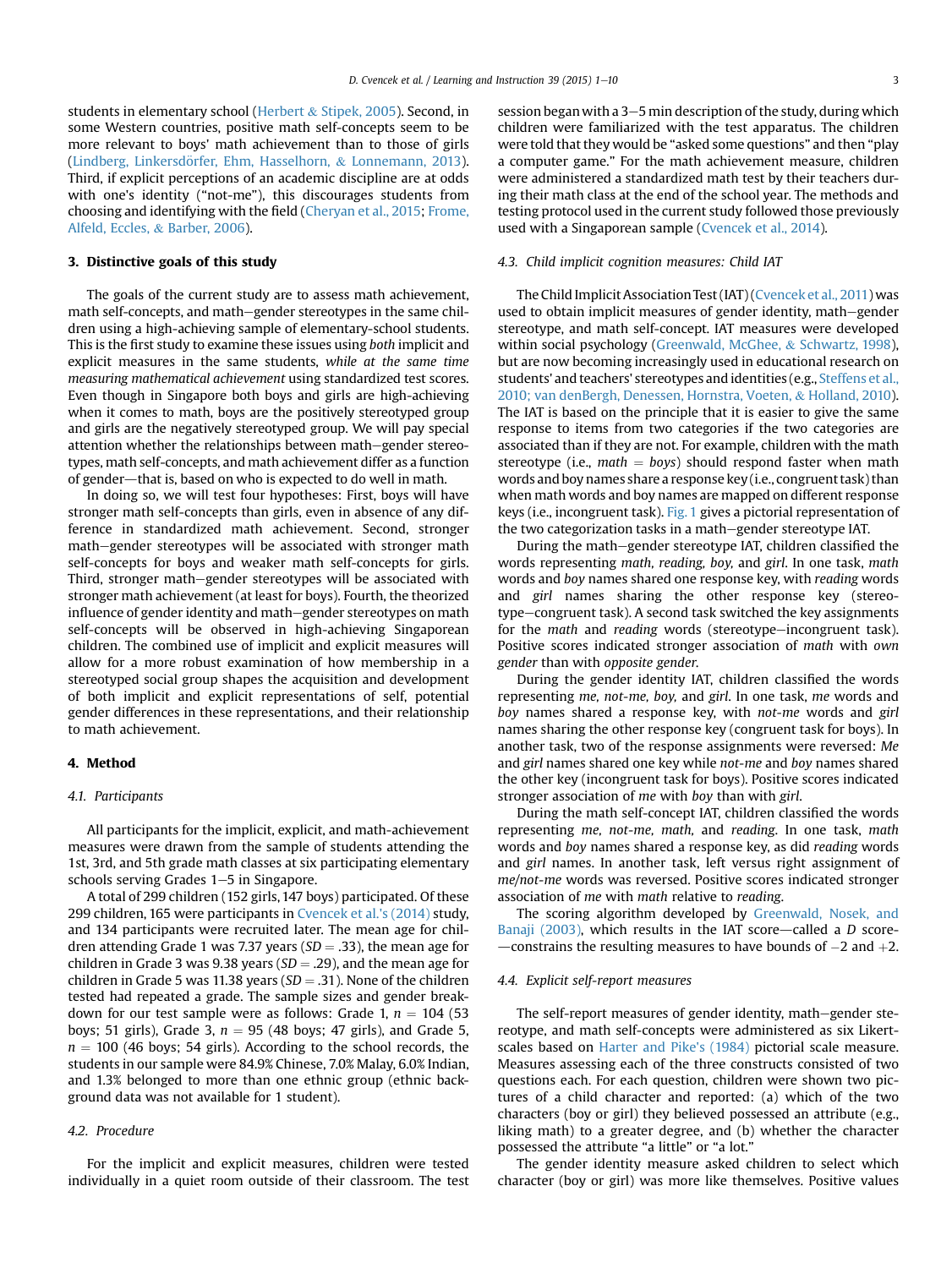<span id="page-3-0"></span>

Fig. 1. Stereotype-congruent (A) and stereotype-incongruent (B) tasks of a math-gender stereotype IAT. Word stimuli at the center are presented one at a time. Children who have acquired the implicit math-gender stereotype (math  $=$  boy association) should respond faster to the task A than B.

indicated that the child picked the boy character as being more like the self. The math–gender stereotype measure requested selection of the boy or girl character as "liking to do math more." Positive values indicated that the child picked the same-sex character as liking to do math more. The math self-concept measure asked children to select whether a same-sex character-engaged either in math or reading—was more like the self. Positive values indicated that the same-sex character that was doing math was picked as being more like the child.

### 4.5. Math achievement measures

A Singaporean math curriculum expert with  $30<sub>+</sub>$  years of experience was hired to develop grade-appropriate math achievement tests for each of the 1st, 3rd, and 5th grades. All the items were selected from the item banks developed for a cluster of five representative elementary schools in Singapore (sample sizes varied from 120 to 650 students). A facility index of each item (i.e., percent of students who give the right answer as an indicator of item difficulty) ranged from 30% to 80%.

The math achievement test for Grade 1 consisted of 24 items (short answer), yielding a total of 48 possible points. Topics covered by this test were: Whole numbers, measurement, geometry, and data analysis. The math achievement test for Grade 3 consisted of 25 items (10 multiple choice; 15 short answer), yielding a total of 55 possible points. Topics covered by this test were: Whole numbers, measurement, geometry, data analysis, and fractions. The math achievement test for Grade 5 consisted of 25 items (15 multiple choice; 10 short answer), yielding a total of 57 possible points. Topics covered by this test were: Whole numbers, measurement, geometry, data analysis, fractions, decimals, percentages, and ratio.

Math achievement was measured by the number of points earned for correct answers divided by the total number of points available. These accuracy scores could range from 0 (indicating all incorrect responses) to 100% (indicating perfect score), with an accuracy score of 50% being the lowest passing score in Singaporean Grades  $1-6$ .

## 4.6. Internal consistency and data reduction

For implicit measures, Cronbach's alpha was calculated from two D measures computed for matched 24-trial subsets of each IAT. For the self-report measures, Cronbach's alpha was calculated from the two items for each of the scales. Cronbach's alphas for the three implicit measures were all in the acceptable range, all  $\alpha$  > .70. The Cronbach's alphas for the explicit measures of gender identity and math self-concept were in the acceptable range as well, both  $\alpha$ s > .70. (The two items of the explicit math–gender stereotype scale measured two distinct constructs: Gender stereotype towards math vs. gender stereotype towards reading; Cronbach's alpha for this measure is therefore not particularly meaningful). For the math achievement tests, Cronbach's alpha was calculated from all of the test items at each of the three school grades, and each was in the acceptable range, all  $\alpha$  > .79.

Consistent with procedures commonly used in Child IAT literature ([Cvencek et al., 2011](#page-8-0)), IAT data were discarded for excessively fast and/or slow responding (19 participants, 6.4%). Self-report data were discarded for 8 participants (2.7%) for excessively slow responding. Of the 299 students enrolled in the study, five were absent on the days on which the math achievement test was administered, resulting in missing achievement data for five students (1.7%). This left  $N = 267$  for the analysis (127 boys and 140 girls). The analyses following data reduction provided increased power compared to analyses of the full sample, but the pattern of significant results and the conclusions drawn from them remained unchanged.

## 4.7. Analysis strategy

The data from this study were analyzed to examine four interrelated questions. First, we examined gender differences in the mean levels of each of the constructs by comparing boys to girls using independent samples t-tests. Tests of the gender differences on each of the three implicit, three explicit, and one achievement measure were conducted using Bonferroni adjusted alpha levels of .007 per test.

Second, the relationships among math achievement, mathgender stereotypes, and math self-concept measures were examined. In one series of regressions, math achievement was entered as a criterion. The predictor variables were participants' implicit and explicit math-self-concepts.<sup>1</sup> This analysis evaluated whether

 $1$  Given the correlational nature of our data, causal interpretations are not indicated. Thus, the phrase "predictor variable" here and elsewhere in this paper is used only in its statistical sense (i.e., a variable that is used to explain variance in the criterion measure in a hierarchical regression procedure).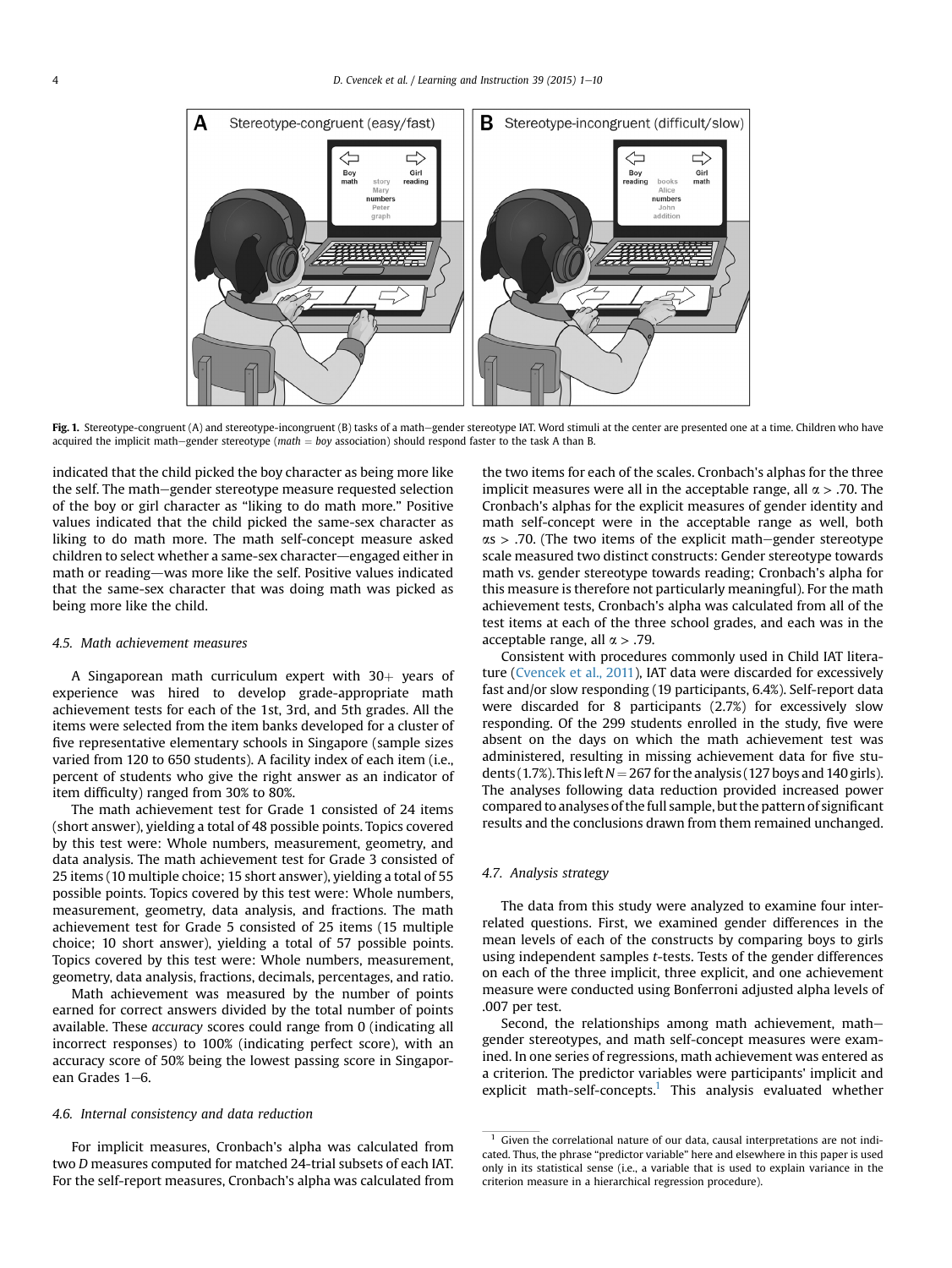<span id="page-4-0"></span>

Fig. 2. Results for implicit (A) and explicit (B) measures of three constructs in elementary-school Singaporean children. Error bars  $= \pm 1$  SE, N = 267. Asterisks indicate significant differences between boys and girls. \*\*\* =  $p$  < .00001, \*\* =  $p$  < .0001, \* =  $p$  < .0001, \* =  $p$  < .0001, \*\* =  $p$  < .0001, \*\* =  $p$  < .0001, \*\* =  $p$  < .0001, \*\* =  $p$  < .0001, \*\* =  $p$  < .001. Coefficients at the top

implicit math-gender stereotypes are associated with mathrelated outcomes (standardized math achievement and math selfconcepts) over and above explicit math–gender stereotypes. In another series of regressions, math achievement and math selfconcepts were entered as criteria. The predictor variables were participants' implicit and explicit math–gender stereotypes. These analyses evaluated whether implicit math self-concepts were linked to math achievement, over and above any relationships that explicit math self-concepts may exhibit with math achievement.

Third, we examined whether implicit and explicit stereotypes were connected to math self-concepts and math achievement, using a statistical approach developed by [Nosek, Banaji, and](#page-9-0) [Greenwald \(2002\)](#page-9-0). In line with [Nosek et al.](#page-9-0)'s (2002) approach, hierarchical regression analyses tested models explaining variance in (a) implicit math self-concepts, (b) explicit math self-concepts, and (c) math achievement. The rationale underlying these analyses is that stereotypes should be associated with opposite effects for boys and girls. Therefore, the main predictor variables of interest were the interactions of participant gender and stereotypes.

Finally, we were interested in the interrelationships among the constructs of gender identity, math–gender stereotypes, and math self-concepts. [Greenwald et al. \(2002\)](#page-8-0) described a statistical method that can be used to examine whether the interrelations among gender identity, math-gender stereotype, and self-concept reflected the theorized balanced configuration. This statistical procedure, known as a 4-test method, can be used to evaluate a pure multiplicative model, namely whether the multiplicative product of two variables is the sole predictor of some effect. This 4-test method uses a two-step hierarchical linear regression: The measure of each of three constructs was predicted solely from the multiplicative product of the other two in Step 1, with the two predictors added individually in Step 2. If a balanced configuration exists among three constructs, the theoretical expectation is that: (a) the product of two predictor variables should be statistically significant at Step 1 and (b) the increase in criterion variance explained when the two predictors are added at Step 2 should not be statistically significant (see supplemental materials for details). This method intentionally sidesteps the standard statistical procedure of first entering the component variables as predictors before testing a product term. $<sup>2</sup>$ </sup>

The 22nd version of the  $SPSS^{\circledast}$  program was used for the analysis of the results.

## 5. Results

Preliminary analyses that justify collapsing the results across student background variables (gender, ethnic group, age), school background variables (SES level, school, grade and classroom) and experimental design factors (data collection year, counterbalancing, order of implicit and explicit measures, order of combined task within each IAT measure, and experimenter) can be found in the supplemental material. Aside from students' gender, none of the factors influenced students' responses on implicit or explicit measures, thus allowing collapsing across them.

## 5.1. Implicit and explicit measures

Fig. 2 displays the results for both the implicit and explicit measures separately for boys and girls.

Gender identity. As expected, boys associated me with boy more strongly than did girls on both the implicit,  $t(265) = 13.30, p < .001,$  $d = 1.63$ , and explicit measure,  $t(265) = 23.41$ ,  $p < .001$ ,  $d = 2.87$ . The implicit (Child IAT) and explicit (self-report) measures of gender identity were strongly correlated,  $r = .54$ ,  $p < .001$ .

Math-gender stereotype. On the implicit measure of mathgender stereotypes, boys associated math with own gender significantly more than did the girls,  $t(265) = 4.00$ ,  $p < .001$ ,  $d = .49$ . Similarly, on the explicit measure boys were more likely to pick the same gender character as "liking to do math more" than were girls,  $t(265) = 2.92$ ,  $p = .004$ ,  $d = .36$ . These results show that both boys and girls associated math more strongly with boys than with girls (Fig. 2). The implicit-explicit correlation for the math-gender stereotype measure was not significant,  $p > 0.21$ . This lack of a correlation between implicit and explicit measures is common in IAT literature for adult assessments of stereotypes ([Greenwald,](#page-8-0) [Poehlman, Uhlmann,](#page-8-0) & [Banaji, 2009](#page-8-0)) and is thought to be due to social desirability concerns that come into play when giving selfreports about socially sensitive topics such as stereotypes.

Math self-concept. On the implicit measure, boys associated me with *math* more than did girls,  $t(265) = 3.17$ ,  $p = .002$ ,  $d = .39$ , and on the explicit measure boys identified more with the same gender character who was solving a math problem than did girls,  $t(265) = 5.32$ ,  $p < .001$ ,  $d = .65$ . The implicit-explicit correlation for the math self-concept measure was not significant,  $p > .12$ .

#### 5.2. Math achievement

Both boys and girls performed well on the math test (Boys:  $M = 77\%, SD = 17\%;$  Girls:  $M = 73\%, SD = 19\%$ ), and above the lowest

<sup>&</sup>lt;sup>2</sup> Validity of this 4-test method as a procedure for testing a pure multiplicative theoretical model has been justified in detail by [Greenwald et al. \(2002\)](#page-8-0) and [Greenwald, Rudman, Nosek, and Zayas \(2006\)](#page-8-0).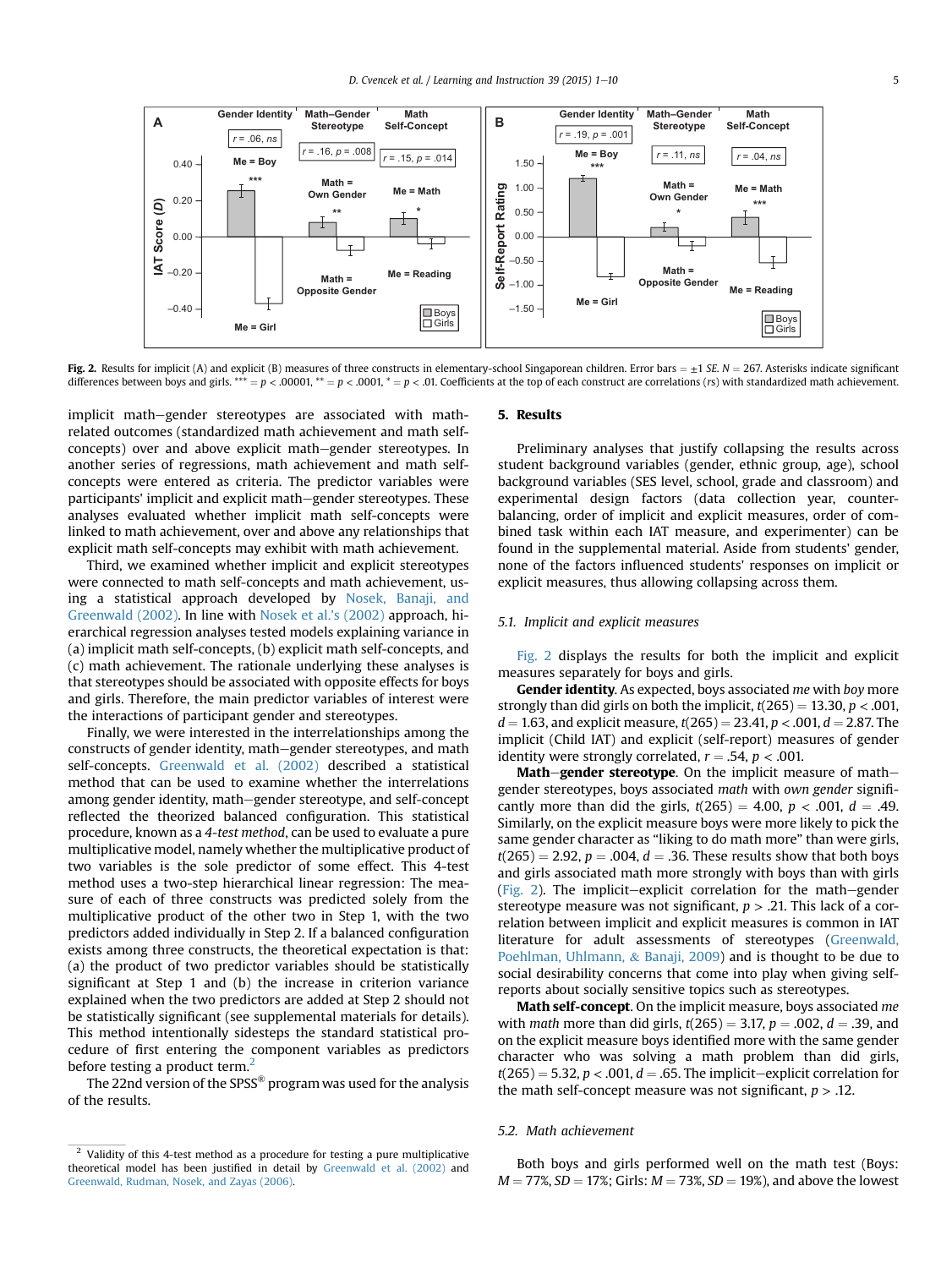passing score of 50%,  $t(126) = 18.68$ ,  $p < .001$ ,  $d = 1.66$  for boys, and  $t(139) = 14.31, p < .001, d = 1.21$  for girls. This indicated that the overall math achievement of Singaporean elementary-school boys and girls was satisfactory. Comparing the math achievement of boys to that of girls using an independent samples t-test revealed no significant gender difference ( $p > .08$ ).

# 5.3. Relationships among self-concepts, stereotypes, and math achievement

The relationships among math achievement, math-gender stereotypes, and math self-concept measures were examined. Reported first are the analyses examining the relationship between achievement and math self-concepts, followed by the report of how these two constructs (math achievement and math self-concepts) may relate to math-gender stereotypes.

Math self-concepts and math achievement. Implicit, but not explicit math self-concepts were positively related to math achievement. The regression of implicit math self-concepts on math achievement demonstrated a positive effect,  $R^2 = .02$ ,  $\beta = .15$ ,  $p = .014$ ; the regression of explicit math self-concepts on math achievement did not,  $p > .46$  (see the rightmost bars in panels A and B of [Fig. 2](#page-4-0)).

To unpack this relationship further, a follow-up hierarchical regression was conducted. The math achievement score was entered as a criterion. The participant gender was entered as a predictor variable at Step 1. The implicit math self-concept score was added as a predictor at Step 2, and the Implicit Math Selfconcept  $\times$  Gender interaction term was entered at Step 3. The effect of gender was not significant at any regression steps (all  $ps > .08$ ). The effect of the implicit math self-concept was significant both at Step 2 ( $\beta$  = .13, p = .030) and Step 3 ( $\beta$  = .14, p = .026). The interaction term was not significant at Step 3,  $p > 0.17$ , suggesting that the positive relationship between implicit math self-concepts and math achievement occurred for both boys and girls. Taken together, the results indicated that the implicit, but not explicit, math selfconcepts were positively related to math achievement of Singaporean boys and girls.

Math–gender stereotypes relate to math self-concepts and math achievement. To test whether implicit and explicit stereotypes were related to math self-concepts and math achievement, we used a statistical approach developed by [Nosek et al. \(2002\)](#page-9-0) to examine similar relationships in adults. Table 1 presents the beta weights for five predictors that were entered into each of the three hierarchical regressions. This approach gives explicit measures the greatest opportunity to explain variance in the dependent variables, by entering explicit stereotypes, participant gender, and the Explicit Stereotype  $\times$  Gender interaction in Step 1. The implicit stereotype and Implicit Stereotype  $\times$  Gender interaction were entered in Step 2. Negative beta weights for the two interactions would indicate that stronger  $math = boy$  associations were related to more positive math self-concepts or higher math achievement for boys compared with girls, consistent with our hypotheses.

As shown in Table 1, results indicate that the Implicit Stereotypes  $\times$  Gender interaction showed robust predictions for implicit math self-concepts: For boys, stronger implicit stereotypes corresponded with stronger implicit math self-concepts; for girls, stronger implicit stereotypes corresponded with weaker implicit math self-concepts (See the top row of Table 1). The Explicit Stereotypes  $\times$  Gender interaction showed similar, robust predictions for explicit math self-concepts; the relationship was positive for boys and negative for girls (See the middle row of Table 1). Explicit stereotypes were not predictive of math achievement at Step 1, but implicit stereotypes were at Step 2 (See the bottom row of Table 1).

## 5.4. Statistical evaluation of cognitive balance in children

Given the (a) absence of significant gender differences in students' math achievement and (b) the demonstration of gender differences in students' math self-concepts, we examined whether cognitive balance plays a role in relation to gender identity, genderrelated math stereotypes, and the emergence of math self-concepts. According to social psychological balanced identity theory (see [Cvencek, Greenwald,](#page-8-0) & [Meltzoff, 2012; Greenwald et al., 2002](#page-8-0) for a review), math-gender stereotypes, together with gender identity, are predicted to influence how strongly one identifies with math (math self-concept). If cognitive balance exists among the constructs of gender identity, math–gender stereotype, and math self-concept, then scores on all three measures should be in the same direction. For boys who identify themselves with male gender ( $me = boy$ ), stronger cultural stereotypes about math ( $math = own$ gender) should be related to stronger math self-concepts ( $me = math$ ). For girls who identify themselves with female gender ( $me = girl$ ), stronger cultural stereotypes about math (math  $\neq$  own gender) should be related to weaker math selfconcepts ( $me \neq math$ ). [Fig. 2](#page-4-0) is consistent with this prediction, as seen by the direction of results. These predictions can be tested statistically using a mathematical procedure developed by [Greenwald et al. \(2002\)](#page-8-0), known as a 4-test-method. Details of these analyses are provided in the supplemental materials. The main conclusions of interest for theory were that: (a) the balanced identity configuration was strongly confirmed in the data for both the implicit and explicit measures, and (b) the evidence for cognitive balance became stronger over the three school grades.

# 6. Discussion

In Singaporean elementary-school children, we evaluated gender identity, math-gender stereotypes, and math self-concepts, using both implicit and explicit measures of the same students, and also obtained measures of math achievement in those students. As expected from previous work in Singapore, there were no significant gender differences on the standardized math achievement test. The results suggest that individual differences in students' implicit math self-concepts are significantly related to variations in

Table 1

Beta weights from hierarchical multiple regressions showing relations among implicit and explicit measures of math-gender stereotypes and math self-concepts.

| Dependent measures         | Adi $\mathbb{R}^2$ | Step 1   |                        |                                        | Step 2   |                        |                                        |                        |                                        |
|----------------------------|--------------------|----------|------------------------|----------------------------------------|----------|------------------------|----------------------------------------|------------------------|----------------------------------------|
|                            |                    | Gender   | Explicit<br>stereotype | Gender $\times$ Explicit<br>stereotype | Gender   | Explicit<br>stereotype | Gender $\times$ Explicit<br>stereotype | Implicit<br>stereotype | Gender $\times$ Implicit<br>stereotype |
| Implicit math self-concept | .07                | $.17***$ | $-.08$                 | .12                                    | $.13*$   | $-.08$                 |                                        | $-.04$                 | $.17***$                               |
| Explicit math self-concept | .12                | $.28***$ | .02                    | $.18***$                               | $.26***$ | .01                    | $.18***$                               | .08                    | .08                                    |
| Math achievement           | .04                | .09      | .12                    | .07                                    |          | .12                    | .07                                    | $.15*$                 | $-.07$                                 |

Note.  ${}^*p < .05.$   ${}^{**}p < .01.$   ${}^{***}p < .001.$   ${}^{***}p < .0001.$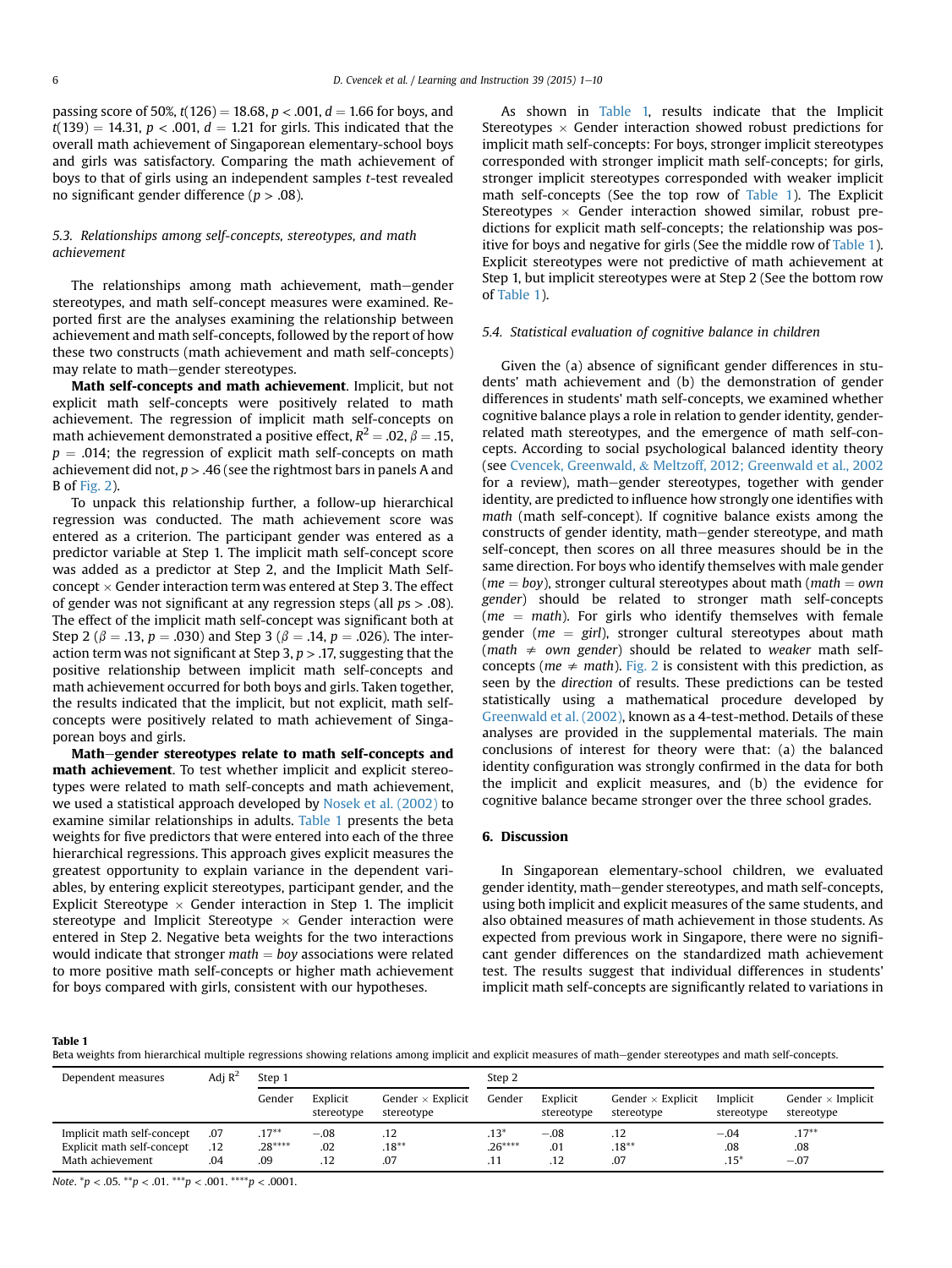students' math achievement and to sensitivity to prevailing cultural stereotypes, even in a high-achieving culture like Singapore. First, we discuss the empirical findings about the relationships among math-gender stereotypes, math self-concepts, and math achievement. Second, we discuss the theoretical relevance of these findings for human learning and development. Third, we will discuss the limitations of the current study. We conclude by discussing broader implications of this pattern of findings for educational practices.

## 6.1. Reflections on empirical findings

Three new empirical findings emerged from this research. First, math achievement of Singaporean students was positively correlated with their implicit (but not explicit) math self-concepts. Second, students' math self-concepts were correlated with their math–gender stereotypes on both implicit and explicit measures: As expected, for boys, stronger math-gender stereotypes corresponded to stronger math self-concepts, whereas, for girls, stronger math-gender stereotypes corresponded to weaker math selfconcepts. Third, students' math achievement was positively correlated with their implicit (but not explicit) math-gender stereotypes.

Math self-concepts and achievement. The present results provide the first evidence that stronger implicit math self-concepts correspond to higher standardized math achievement for both boys and girls in elementary-school. These findings fit with theories about domain-specific self-concepts ([Dweck, 2002; Marsh](#page-8-0) & [Yeung,](#page-8-0) [1998\)](#page-8-0). According to the specificity-matching principle [\(Swann,](#page-9-0) [Chang-Schneider,](#page-9-0) & [Larsen McClarty, 2007](#page-9-0)), specific aspects of self-concept should predict domain specific (rather than broader) outcomes. Research with college students demonstrated that the specificity-matching principle operates implicitly [\(McWilliams,](#page-9-0) [Nier,](#page-9-0) & [Singer, 2013\)](#page-9-0). The current study shows that the implicit operation of the specificity matching principle occurs much younger than previously demonstrated. In a related framework, [Denissen, Zarret, and Eccles \(2007\)](#page-8-0) used the term coupling to indicate the intra-individual association between domain-specific self-concepts and domain-specific academic achievement in  $K-12$ students. Denissen et al. found that boys had a higher level of coupling than girls in math (see also [Reeve](#page-9-0)  $&$  [Hakel, 2000\)](#page-9-0). Here we found that the "coupling" also operates at an implicit level, inasmuch as we found a: (a) higher math self-concept in boys than in girls and (b) significant correlation between domain-specific selfconcepts and domain-specific academic achievement.

Why would implicit, but not explicit math self-concept measures predict children's standardized math achievement? Some theorists have posited that implicit measures tap highly overlearned associations whose activation has become automatic over the course of long-term experiences ([Rudman, 2004](#page-9-0)). If so, this might have played a role in our finding of implicit self-concepts being related to math achievement: Implicit associations have a long history of being rehearsed in students' minds and are more likely to be unconsciously linked with their own achievement. Such implicit cognitions may not only form the groundwork for later learning, but may also serve as a foundation for learning from instruction.

The current findings show that Singaporean girls, who are highachieving, have weaker math self-concepts than Singaporean boys. This suggest that—even in the absence of any significant differences in math achievement—viewing boys as "liking math more" may have implications for how girls construe their own liking, interest, and identification with math.

Math self-concepts and math-gender stereotypes. For boys, stronger math–gender stereotypes of  $math = boys$  were correlated with stronger math self-concepts. For girls, stronger math–gender stereotypes were correlated with weaker math self-concepts. The differential relationship is consistent with findings from U.S. and German middle-school children and adults ([Nosek et al., 2002;](#page-9-0) [Steffens et al., 2010](#page-9-0)). The present results extend this past work in two ways. First, they demonstrated that both implicit and explicit stereotypes are differentially related to boys' and girl's math selfconcepts at earlier school grades than has been demonstrated before. Second, these differential results are obtained in a highachieving sample in which, crucially, there are no gender differences in standardized math achievement. (Both Nosek et al. and Steffens at al. obtained their evidence for these differential relationships with American and German samples; both countries in which boys outperform girls on standardized math tests during elementary-school; [Provasnik et al., 2012\)](#page-9-0).

These findings suggest that even before young children's math achievement becomes strongly affected, their understanding of themselves in relation to math is already beginning to be affected by socio-cultural factors or stereotypical behaviors that may be prevalent in their community (i.e., gender differences in math selfconcepts).

How stereotypes about one's social group can influence selfconcepts can be understood from a social-developmental viewpoint. If young girls think that others "like-me" (other girls) are not linked with math (math-gender stereotype), then they may be more likely to apply this to themselves. [Meltzoff's \(2007, 2013\)](#page-9-0) "Like-me" developmental framework provides multiple domains in which young children act as though what applies to others "likeme" applies to the self, and this may be the avenue by which societal stereotypes are internalized to influence their developing self-concepts. Likewise, Steffens et al. speculated that holding a math–gender stereotype plays a role in determining time girls spend studying math: If a girl holds a strong math-gender stereotype that girls don't do math, she may feel that it is not culturally expected for her to excel in math. [Nosek et al., \(2002\)](#page-9-0) articulated a related viewpoint about how cultural stereotypes could affect the self, from the point of view of social psychology.

Math achievement and math-gender stereotypes. For both boys and girls, stronger implicit math–gender stereotypes were significantly associated with higher math achievement. The finding for boys fits with past empirical research [\(Nosek et al., 2002;](#page-9-0) [Steffens et al., 2010\)](#page-9-0).

However, the result with girls is somewhat surprising.Why would the Singaporean girls who have stronger math–gender stereotypes also be the ones with higher math achievement scores? Research has shown that under some circumstances the activation of stereotypes can actually increase quality of performance-an effect dubbed stereotype reactance [\(Kray, Thompson,](#page-8-0) & [Galinsky, 2001](#page-8-0)). Such effects tend to occur when individuals are already high achieving and are motivated to prove a strongly and explicitly instantiated stereotype as wrong. Past research has demonstrated stereotype reactance about math in Asian female college students, and has specifically shown the absence of detrimental effects of stereotypes on math achievement of female students from Asian countries [\(Tsui, Xu,](#page-9-0) & [Venator, 2011](#page-9-0)). This fits with the idea that, at least for some people and in some contexts, societal stereotypes are actively challenged or resisted (Way, Hernández, Rogers, & [Hughes, 2013\)](#page-9-0). The developmental mechanism and support for such resistance are of interest.

#### 6.2. Broader theoretical relevance of these findings

The current paper provides the first evidence that children's implicit math-gender stereotypes and math self-concepts exhibit a systematic relationship with students' actual math achievement. Research with college students shows that the cognitive balance among math self-concepts, gender identity and math-gender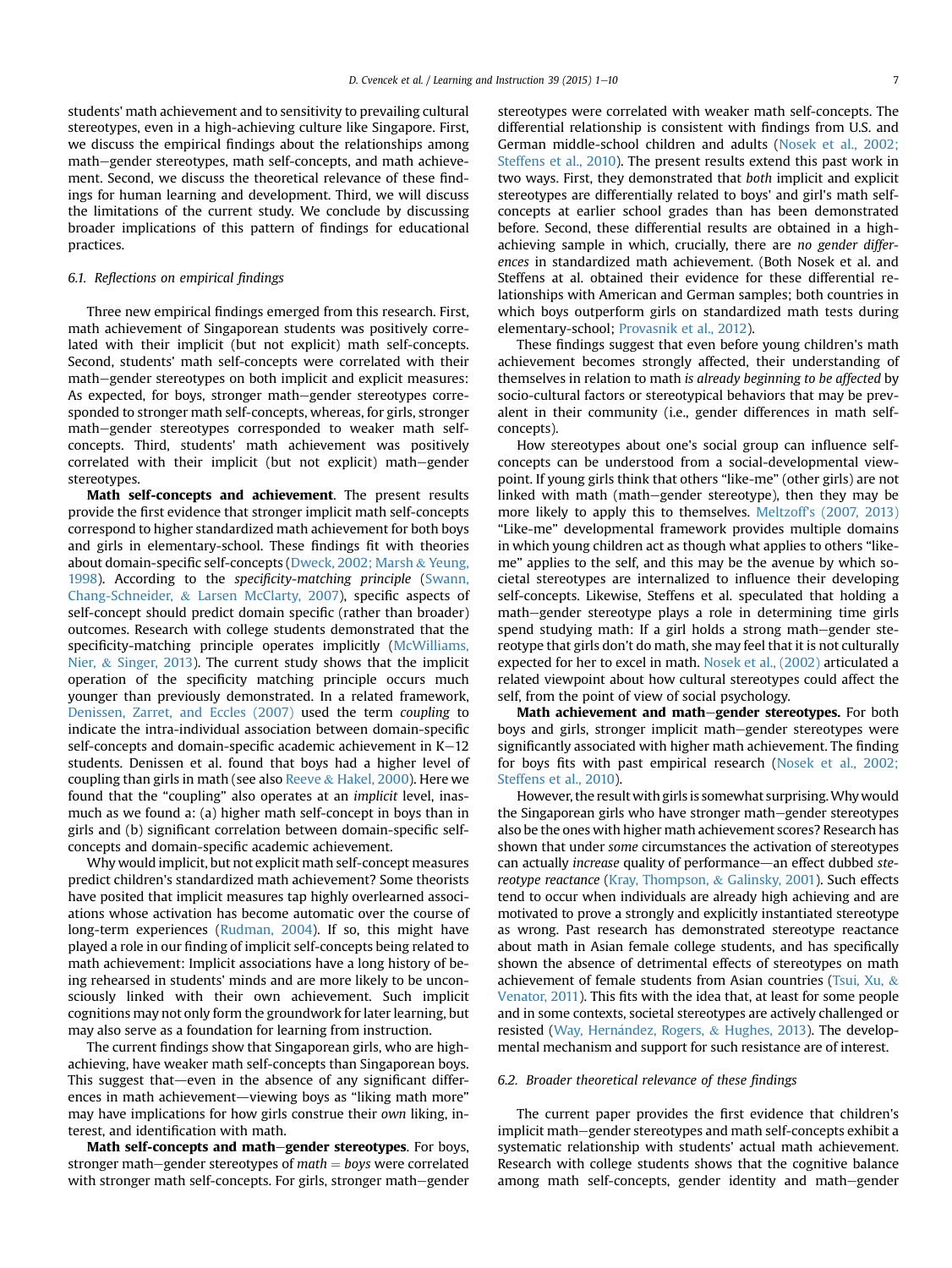stereotypes is associated, in female college students, with their: (a) weaker identification with math and (b) reduced performance on the mathematical portion of the Scholastic Aptitude Test ([Nosek](#page-9-0) [et al., 2002](#page-9-0)). The current evidence suggests an influence on children's academic achievement even in elementary school and in absence of any significant gender differences in achievement.

The present research shows that group membership—while opening each student to the options and choices available to the  $group$   $-$ also leaves the student vulnerable to applying the cultural expectations about the group (stereotypes) to their own individual identities (math self-concepts). In this study, identifying with girl (a category not necessarily related to math) corresponded with reduced math self-concept. For girls, development of a math selfconcept that supports high math achievement may require opposing the effects of having acquired the societally stereotypical connection between math and boys ([Nosek et al., 2002\)](#page-9-0). Once stereotypes are internalized, students may begin to devalue particular school subjects; not because they have experienced difficulties with those subjects in the past, but because the stereotypes connote that they may experience difficulties in the future [\(Skaalvik](#page-9-0) & [Rankin,](#page-9-0) [1990](#page-9-0)). A tendency to organize social knowledge in a way that is cognitively "balanced," implicates the math-gender stereotypes as an early developing belief or "mental filter" that differentially influences boys' versus girls' developing math self-concepts.

This is especially relevant to understanding the Singaporean context. Singapore and U.S. have similar gender gaps in STEM educational choices: In Singapore, 68% of bachelor's or higher degrees in STEM are awarded to males [\(Lin, 2012\)](#page-9-0), and in the U.S. the percentage of bachelor's or higher STEM degrees awarded to males is at 73% ([Snyder](#page-9-0) & [Dillow, 2012\)](#page-9-0). Even if young girls excel in elementary-school mathematics, as in Singapore, the stereotype that math  $=$  boys (or math  $\neq$  me), might bias girls not to pursue mathematics in the long run. Since there is already a relationship between math self-concepts and achievement in Singaporean elementary-school girls, there may be a similar relationship between math self-concepts and educational interests and career choices of those same girls in future (e.g., [Cheryan et al., 2015;](#page-8-0) [Simpkins, Davis-Kean,](#page-8-0) & [Eccles, 2006; Weisgram, Bigler,](#page-8-0) & [Liben,](#page-8-0) [2010](#page-8-0)), which might contribute to the underrepresentation of females in STEM fields in Singapore.

#### 6.3. Limitations

There are several limitations to the current study. First, the relatively modest magnitude of the findings suggests that there may be other variables beyond those measured in this study that can account for math achievement. Testing for other moderating influences for girls' achievement (e.g., a relationship with teacher/ parent who successfully counters available cultural stereotypes) will be an important consideration to explore in future research. Second, our findings were obtained with students who were in elementary-school-a time during which gender differences in standardized math achievement can be relatively small for the students from some countries (Cerda, Pérez, & [Ortega-Ruiz, 2014;](#page-8-0) [Ee, Wong,](#page-8-0) & [Aunio, 2006](#page-8-0)). There may be greater differences in motivation-related variables (including math self-concepts) emerging during the elementary-school years, which can channel male and female students into different pathways via gendered choices in educational and occupational domains ([Ee et al., 2006;](#page-8-0) [Kessels, Heyder, Latsch,](#page-8-0) & [Hannover, 2014\)](#page-8-0). In the current study, actual math achievement of Singaporean boys and girls was comparable, yet differences in students' math self-concepts were already detectable. These patterns may play out differently in other countries, in which students may not be as high-achieving as the Singaporean students. Future research will profit from targeted large-scale studies that focus on a representative subsamples of students from multiple cultures and grade levels, and administer implicit and explicit measures of math-gender stereotypes and math self-concepts to these same students, allowing large samples to examine the development of, and the interrelation between, stereotypes, math self-concepts, and achievement across many cultures. Third, we emphasize that the data from the current study are correlational. The causal relations among math stereotypes, math self-concepts, and actual achievement are likely to be bidirectional and complex. In this paper, we have described a "simple view" (consistent with past data) that gendered math stereotypes are present in the cultural environment in which children are raised, even before an individual student forms an identification with mathematics (math self-concept) and begins receiving systematic results on tests in mathematics. The initial correlational findings reported in the current study pave a way for future longitudinal studies that can begin to tease apart developmental influences and to design interventions suited for exploring causal relations by using randomized controlled trials.

#### 6.4. Practical implications

The findings of this study provide information that may be of use to teachers regarding assessment in learning contexts. First, there is substantive psychological and education research on how beliefs influence learning. For example, [Dweck's \(2002, 2006\)](#page-8-0) work suggests that students who attribute under-performance in a subject to their lack of ability do not achieve as much as those who attribute to a lack of effort. Perhaps gender stereotypes about math contribute to the attribution that students, especially girls, lack ability in math, and in turn, put in less effort into learning math. If so, a direct and practical implication of our work is to not only design valid and reliable ways in which such early emerging beliefs can be identified, but also design efficient and effective interventions to change unproductive beliefs.

On designing ways of identifying, it is of interest that implicit measures are easily administered, psychometrically-sound, sensitive to individual differences, and do not require specific curriculum to have been completed. Notwithstanding the fact that much work is still needed to establish their predictive and consequential validity, implicit measures that correlate with children's academic performance have the potential to be used alongside other tools to identify students who are at risk for lower academic performance.

On designing interventions, one could target students' own beliefs, their actual math skills/performance, or both. Interventions designed to change the math skills/performance component by tutoring on math are time-consuming and costly. However, changing students' beliefs and attitudes about math may be more cost-efficient.

According to [Steele's \(1997\)](#page-9-0) prominent stereotype threat model, identification with math (or lack thereof) is an important factor that can either facilitate students' motivation to do well in math (when students' identification with math is strong) or it can impede their motivation to do well in math (when their identification with math is weak). One possible way to strengthen students' identification with math is to have them "approach" math [\(Seibt](#page-9-0) & [F](#page-9-0)ö[rster, 2004](#page-9-0)). At the most basic level, approach behaviors can conceptualized as pulling something or someone toward one's body [\(F](#page-8-0)ö[rster, Grant,](#page-8-0) [Idson,](#page-8-0) & [Higgins, 2001\)](#page-8-0). Recent research by [Kawakami, Steele,](#page-8-0) [Cifa, Phills, and Dovidio \(2008\)](#page-8-0) found that training people who initially had weak math self-concepts to approach math by pulling a joystick toward themselves increased their implicit math selfconcepts relative to those who were trained to avoid math by pushing a joystick away. Such "approach math" and "avoid math" behavior is generally compatible with the educationally relevant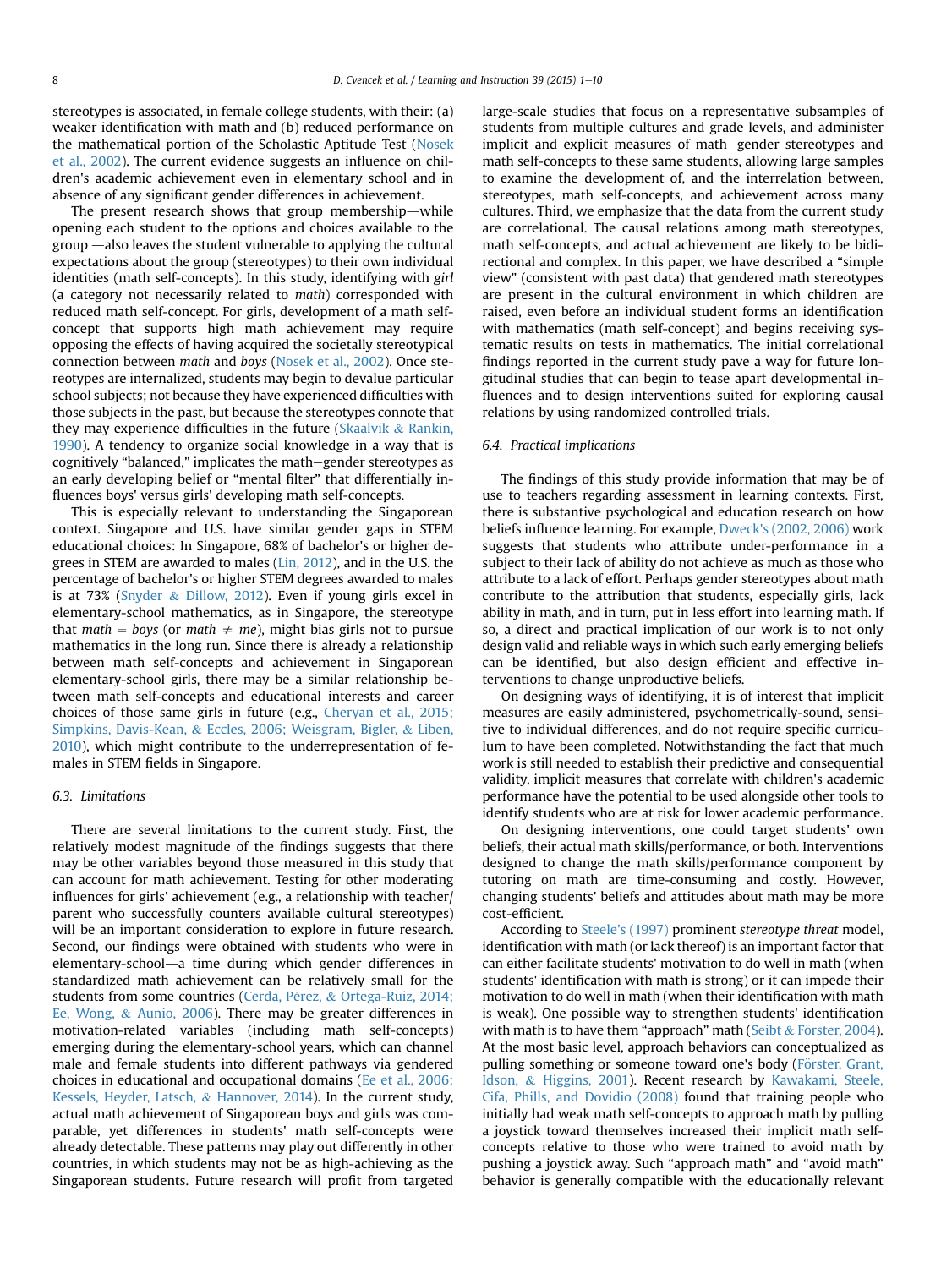<span id="page-8-0"></span>ideas of "performance approach goals" (e.g., wanting to demonstrate competence) and "performance avoidance goals" (e.g. wanting to avoid demonstrating incompetence), as articulated in the achievement goal theory (Ames, 1992; Dweck & Leggett, 1988; Maehr & Midgley, 1991; Nicholls, 1984). It might be possible to design an intervention to change negative math self-concepts in elementary-school children, which could in turn influence how children respond to instruction, and consequently their math achievement.

Another possible intervention comes from targeting students' beliefs about the nature of their math ability, especially that it can be enhanced through hard work. Dweck and colleagues (Blackwell, Trzesniewski, & Dweck, 2007) showed that even short-term intervention sessions that target such beliefs in students were effective.

From an educational perspective, it would also be useful if future interventions addressing gender stereotyping and self-concepts in math can be integrated into a classroom pedagogy that embodies sociomathematical norms consistent with productive mathematical thinking and promotes norms that reward effort and persistence (Kapur, 2013; Kapur & Bielaczyc, 2012; Yackel & Cobb, 1996). An integrated effort of this type would afford greater ecological validity of the intervention.

Finally, at the broader national curriculum level, efforts to redesign curricular resources might be particularly impactful during early elementary school, when interventions may be most effective due to the malleability of stereotypes and emerging self-concepts.

## Acknowledgments

We thank the Singaporean Ministry of Education, the Singaporean primary schools, their principals, teachers, parents, and the students who participated. We also thank C. Maddox, H. W. Tang, and L. H. Trinh for assistance. This research was supported by grants from the Singaporean Ministry of Education (OER12/12MK), National Science Foundation (SMA-0835854), and University of Washington's Royalty Research Fund (A92587).

#### Appendix A. Supplementary data

Supplementary data related to this article can be found at [http://](http://dx.doi.org/10.1016/j.learninstruc.2015.04.002) [dx.doi.org/10.1016/j.learninstruc.2015.04.002.](http://dx.doi.org/10.1016/j.learninstruc.2015.04.002)

## References

- [Ambady, N., Shih, M., Kim, A., & Pittinsky, T. L. \(2001\). Stereotype susceptibility in](http://refhub.elsevier.com/S0959-4752(15)00034-1/sref1) [children: effects of identity activation on quantitative performance.](http://refhub.elsevier.com/S0959-4752(15)00034-1/sref1) Psycho[logical Science, 12](http://refhub.elsevier.com/S0959-4752(15)00034-1/sref1), 385-[390.](http://refhub.elsevier.com/S0959-4752(15)00034-1/sref1)
- [Ames, C. \(1992\). Classrooms: goals, structures, and student motivation.](http://refhub.elsevier.com/S0959-4752(15)00034-1/sref2) Journal of [Educational Psychology, 84](http://refhub.elsevier.com/S0959-4752(15)00034-1/sref2), 261-[271.](http://refhub.elsevier.com/S0959-4752(15)00034-1/sref2)<br>[Beilock, S. L., Gunderson, E. A., Ramirez, G., & Levine, S. C. \(2010\). Female teachers'](http://refhub.elsevier.com/S0959-4752(15)00034-1/sref3)
- [math anxiety affects girls' math achievement.](http://refhub.elsevier.com/S0959-4752(15)00034-1/sref3) Proceedings of the National [Academy of Sciences, 107](http://refhub.elsevier.com/S0959-4752(15)00034-1/sref3), 1860-[1863](http://refhub.elsevier.com/S0959-4752(15)00034-1/sref3).
- [van den Bergh, L., Denessen, E., Hornstra, L., Voeten, M., & Holland, R. W. \(2010\). The](http://refhub.elsevier.com/S0959-4752(15)00034-1/sref4) [implicit prejudiced attitudes of teachers: relations to teacher expectations and](http://refhub.elsevier.com/S0959-4752(15)00034-1/sref4) the ethnic achievement gap. *[American Educational Research Journal, 47](http://refhub.elsevier.com/S0959-4752(15)00034-1/sref4)*,<br>[497](http://refhub.elsevier.com/S0959-4752(15)00034-1/sref4)–[527.](http://refhub.elsevier.com/S0959-4752(15)00034-1/sref4)
- [Blackwell, L. S., Trzesniewski, K. H., & Dweck, C. S. \(2007\). Implicit theories of in](http://refhub.elsevier.com/S0959-4752(15)00034-1/sref5)[telligence predict achievement across an adolescent transition: a longitudinal](http://refhub.elsevier.com/S0959-4752(15)00034-1/sref5) [study and an intervention.](http://refhub.elsevier.com/S0959-4752(15)00034-1/sref5) Child Development, 78, 246-[263](http://refhub.elsevier.com/S0959-4752(15)00034-1/sref5).
- [Bybee, R. W., & Kennedy, D. \(2005\). Math and science achievement \[Editorial\].](http://refhub.elsevier.com/S0959-4752(15)00034-1/sref6) [Science, 307](http://refhub.elsevier.com/S0959-4752(15)00034-1/sref6), 481.
- [Ceci, S. J., Williams, W. M., & Barnett, S. M. \(2009\). Women's under-representation](http://refhub.elsevier.com/S0959-4752(15)00034-1/sref8) [in science: Sociocultural and biological considerations.](http://refhub.elsevier.com/S0959-4752(15)00034-1/sref8) Psychological Bulletin,  $135, 218 - 261$  $135, 218 - 261$  $135, 218 - 261$
- [Cerda, G., P](http://refhub.elsevier.com/S0959-4752(15)00034-1/sref9)é[rez, C., & Ortega-Ruiz, R. \(2014\). Relationship between early mathe](http://refhub.elsevier.com/S0959-4752(15)00034-1/sref9) [matical competence, gender and social background in Chilean elementary](http://refhub.elsevier.com/S0959-4752(15)00034-1/sref9) school population. [Anales de Psicología, 30](http://refhub.elsevier.com/S0959-4752(15)00034-1/sref9), 1006-[1013.](http://refhub.elsevier.com/S0959-4752(15)00034-1/sref9)
- [Cheryan, S., Master, A., & Meltzoff, A. N. \(2015\). Cultural stereotypes as gatekeepers:](http://refhub.elsevier.com/S0959-4752(15)00034-1/sref10) [Increasing girls' interest in computer science and engineering by diversifying](http://refhub.elsevier.com/S0959-4752(15)00034-1/sref10) stereotypes. [Frontiers in Psychology, 6](http://refhub.elsevier.com/S0959-4752(15)00034-1/sref10), 1-[8.](http://refhub.elsevier.com/S0959-4752(15)00034-1/sref10)
- [Cvencek, D., Greenwald, A. G., & Meltzoff, A. N. \(2012\). Balanced identity theory:](http://refhub.elsevier.com/S0959-4752(15)00034-1/sref11) [review of evidence for implicit consistency in social cognition. In B. Gawronski,](http://refhub.elsevier.com/S0959-4752(15)00034-1/sref11) & F. Strack (Eds.), [Cognitive consistency: A fundamental principle in social cogni](http://refhub.elsevier.com/S0959-4752(15)00034-1/sref11)tion (pp.  $157-177$ ). New York, NY: Guilford Press.
- [Cvencek, D., Meltzoff, A. N., & Greenwald, A. G. \(2011\). Math](http://refhub.elsevier.com/S0959-4752(15)00034-1/sref12)e[gender stereotypes in](http://refhub.elsevier.com/S0959-4752(15)00034-1/sref12) [elementary school children.](http://refhub.elsevier.com/S0959-4752(15)00034-1/sref12) Child Development, 82, 766-[779.](http://refhub.elsevier.com/S0959-4752(15)00034-1/sref12)
- [Cvencek, D., Meltzoff, A. N., & Kapur, M. \(2014\). Cognitive consistency and](http://refhub.elsevier.com/S0959-4752(15)00034-1/sref13) [math](http://refhub.elsevier.com/S0959-4752(15)00034-1/sref13)-[gender stereotypes in Singaporean children.](http://refhub.elsevier.com/S0959-4752(15)00034-1/sref13) Journal of Experimental Child  $P<sub>svchol</sub>$ gy, 117, 73–[91.](http://refhub.elsevier.com/S0959-4752(15)00034-1/sref13)
- [Denissen, J. J. A., Zarret, N. R., & Eccles, J. S. \(2007\). I like to do it, I'm able, and I know](http://refhub.elsevier.com/S0959-4752(15)00034-1/sref14) [I am: longitudinal couplings between domain-speci](http://refhub.elsevier.com/S0959-4752(15)00034-1/sref14)fic achievement, self-concept, and interest. [Child Development, 78](http://refhub.elsevier.com/S0959-4752(15)00034-1/sref14), 430–[447.](http://refhub.elsevier.com/S0959-4752(15)00034-1/sref14)
- [Dweck, C. S. \(2002\). The development of ability conceptions. In A. Wig](http://refhub.elsevier.com/S0959-4752(15)00034-1/sref15)field, & J. S. Eccles (Eds.), [Development of achievement motivation](http://refhub.elsevier.com/S0959-4752(15)00034-1/sref15) (pp. 57-[88\). San Diego,](http://refhub.elsevier.com/S0959-4752(15)00034-1/sref15) [CA: Academic Press](http://refhub.elsevier.com/S0959-4752(15)00034-1/sref15).
- Dweck, C. S. (2006). [Mindset: The new psychology of success](http://refhub.elsevier.com/S0959-4752(15)00034-1/sref16). New York, NY: Random [House](http://refhub.elsevier.com/S0959-4752(15)00034-1/sref16).
- [Dweck, C. S., & Leggett, E. L. \(1988\). A social-cognitive approach to motivation and](http://refhub.elsevier.com/S0959-4752(15)00034-1/sref17) personality. [Psychological Review, 95](http://refhub.elsevier.com/S0959-4752(15)00034-1/sref17), 256–[273](http://refhub.elsevier.com/S0959-4752(15)00034-1/sref17).<br>[Dwyer, C. A., & Johnson, L. M. \(1997\). Grades, accomplishments, and correlates. In](http://refhub.elsevier.com/S0959-4752(15)00034-1/sref18)
- [W. W. Willingham, & N. S. Cole \(Eds.\),](http://refhub.elsevier.com/S0959-4752(15)00034-1/sref18) Gender and fair assessment (pp. 127-[156\).](http://refhub.elsevier.com/S0959-4752(15)00034-1/sref18) [Mahwah, NJ: Erlbaum](http://refhub.elsevier.com/S0959-4752(15)00034-1/sref18).
- [Ee, J., Wong, K. Y., & Aunio, P. \(2006\). Numeracy of young children in Singapore,](http://refhub.elsevier.com/S0959-4752(15)00034-1/sref19) [Beijing](http://refhub.elsevier.com/S0959-4752(15)00034-1/sref19) & Helsinki. [Early Childhood Education Journal, 33](http://refhub.elsevier.com/S0959-4752(15)00034-1/sref19), 325–[332](http://refhub.elsevier.com/S0959-4752(15)00034-1/sref19).
- [Fazio, R. H. \(1990\). A practical guide to the use of response latency in social psy](http://refhub.elsevier.com/S0959-4752(15)00034-1/sref20)[chological research. In C. Hendrick, & M. S. Clark \(Eds.\),](http://refhub.elsevier.com/S0959-4752(15)00034-1/sref20) Research methods in [personality and social psychology](http://refhub.elsevier.com/S0959-4752(15)00034-1/sref20) (pp. 74-[97\). Newbury Park, CA: Sage](http://refhub.elsevier.com/S0959-4752(15)00034-1/sref20) [Publications](http://refhub.elsevier.com/S0959-4752(15)00034-1/sref20).
- Festinger, L. (1957). [A theory of cognitive dissonance](http://refhub.elsevier.com/S0959-4752(15)00034-1/sref21). Palo Alto, CA: Stanford Uni[versity Press.](http://refhub.elsevier.com/S0959-4752(15)00034-1/sref21)
- Förster, J., Grant, H., Idson, L., & Higgins, E. (2001). Success/failure feedback, ex[pectancies, and approach/avoidance motivation: how regulatory focus moder-](http://refhub.elsevier.com/S0959-4752(15)00034-1/sref22)ates classic relations. [Journal of Experimental Social Psychology, 37](http://refhub.elsevier.com/S0959-4752(15)00034-1/sref22), 253-[260](http://refhub.elsevier.com/S0959-4752(15)00034-1/sref22).
- [Frome, P. M., Alfeld, C. J., Eccles, J. S., & Barber, B. L. \(2006\). Why don't they want a](http://refhub.elsevier.com/S0959-4752(15)00034-1/sref23) [male-dominated job? an investigation of young women who changed their](http://refhub.elsevier.com/S0959-4752(15)00034-1/sref23) occupational aspirations. [Educational Research and Evaluation, 12](http://refhub.elsevier.com/S0959-4752(15)00034-1/sref23), 359-[372.](http://refhub.elsevier.com/S0959-4752(15)00034-1/sref23)
- [Galdi, S., Cadinu, M., & Tomasetto, C. \(2014\). The roots of stereotype threat: when](http://refhub.elsevier.com/S0959-4752(15)00034-1/sref24) [automatic associations disrupt girls' math performance.](http://refhub.elsevier.com/S0959-4752(15)00034-1/sref24) Child Development, 85,  $250 - 263$  $250 - 263$  $250 - 263$
- Gawronski, B., & Strack, F. (2012). [Cognitive consistency: A fundamental principle in](http://refhub.elsevier.com/S0959-4752(15)00034-1/sref26) social cognition[. New York, NY: Guilford Press.](http://refhub.elsevier.com/S0959-4752(15)00034-1/sref26)
- [Greenwald, A. G., & Banaji, M. R. \(1995\). Implicit social cognition: attitudes, self](http://refhub.elsevier.com/S0959-4752(15)00034-1/sref27)[esteem, and stereotypes.](http://refhub.elsevier.com/S0959-4752(15)00034-1/sref27) Psychological Review, 102, 4-[27.](http://refhub.elsevier.com/S0959-4752(15)00034-1/sref27)
- Greenwald, A. G., Banaji, M. R., Rudman, L. A., Farnham, S. D., Nosek, B. A., Mellott, D. S. (2002). A unifi[ed theory of implicit attitudes, stereotypes, self](http://refhub.elsevier.com/S0959-4752(15)00034-1/sref28)[esteem, and self-concept.](http://refhub.elsevier.com/S0959-4752(15)00034-1/sref28) Psychological Review, 109, 3-[25](http://refhub.elsevier.com/S0959-4752(15)00034-1/sref28).
- [Greenwald, A. G., McGhee, D. E., & Schwartz, J. L. K. \(1998\). Measuring individual](http://refhub.elsevier.com/S0959-4752(15)00034-1/sref29) [differences in implicit cognition: the Implicit Association Test.](http://refhub.elsevier.com/S0959-4752(15)00034-1/sref29) Journal of Per[sonality and Social Psychology, 74](http://refhub.elsevier.com/S0959-4752(15)00034-1/sref29), 1464-[1480.](http://refhub.elsevier.com/S0959-4752(15)00034-1/sref29)
- [Greenwald, A. G., Nosek, B. A., & Banaji, M. R. \(2003\). Understanding and using the](http://refhub.elsevier.com/S0959-4752(15)00034-1/sref30) [implicit Association Test: I. An improved scoring algorithm.](http://refhub.elsevier.com/S0959-4752(15)00034-1/sref30) Journal of Person[ality and Social Psychology, 85](http://refhub.elsevier.com/S0959-4752(15)00034-1/sref30), 197-[216.](http://refhub.elsevier.com/S0959-4752(15)00034-1/sref30)
- [Greenwald, A. G., Poehlman, T. A., Uhlmann, E. L., & Banaji, M. R. \(2009\). Under](http://refhub.elsevier.com/S0959-4752(15)00034-1/sref31)[standing and using the Implicit Association Test: III. Meta-analysis of predictive](http://refhub.elsevier.com/S0959-4752(15)00034-1/sref31) validity. [Journal of Personality and Social Psychology, 97](http://refhub.elsevier.com/S0959-4752(15)00034-1/sref31), 17-[41.](http://refhub.elsevier.com/S0959-4752(15)00034-1/sref31)
- [Greenwald, A. G., Rudman, L. A., Nosek, B. A., & Zayas, V. \(2006\). Why so little faith?](http://refhub.elsevier.com/S0959-4752(15)00034-1/sref32) [A reply to Blanton and Jaccard's \(2006\) skeptical view of testing pure multi-](http://refhub.elsevier.com/S0959-4752(15)00034-1/sref32)plicative theories. [Psychological Review, 113](http://refhub.elsevier.com/S0959-4752(15)00034-1/sref32), 170-[180.](http://refhub.elsevier.com/S0959-4752(15)00034-1/sref32)
- [Guiso, L., Monte, F., Sapienza, P., & Zingales, L. \(2008\). Culture, gender, and math.](http://refhub.elsevier.com/S0959-4752(15)00034-1/sref33) [Science, 320](http://refhub.elsevier.com/S0959-4752(15)00034-1/sref33), 1164-[1165](http://refhub.elsevier.com/S0959-4752(15)00034-1/sref33).
- [Harter, S., & Pike, R. \(1984\). The pictorial scale of perceived competence and social](http://refhub.elsevier.com/S0959-4752(15)00034-1/sref35) [acceptance for young children.](http://refhub.elsevier.com/S0959-4752(15)00034-1/sref35) Child Development, 55, 1969-[1982](http://refhub.elsevier.com/S0959-4752(15)00034-1/sref35).
- [Heider, F. \(1946\). Attitudes and cognitive organization.](http://refhub.elsevier.com/S0959-4752(15)00034-1/sref36) The Journal of Psychology, 21,  $107 - 112.$  $107 - 112.$  $107 - 112.$
- [Herbert, J., & Stipek, D. \(2005\). The emergence of gender differences in children's](http://refhub.elsevier.com/S0959-4752(15)00034-1/sref37) [perceptions of their academic competence.](http://refhub.elsevier.com/S0959-4752(15)00034-1/sref37) Journal of Applied Developmental [Psychology, 26](http://refhub.elsevier.com/S0959-4752(15)00034-1/sref37), 276-[295](http://refhub.elsevier.com/S0959-4752(15)00034-1/sref37).
- [Hyde, J. S., Lindberg, S. M., Linn, M. C., Ellis, A. B., & Williams, C. C. \(2008\). Gender](http://refhub.elsevier.com/S0959-4752(15)00034-1/sref38) [similarities characterize math performance.](http://refhub.elsevier.com/S0959-4752(15)00034-1/sref38) Science, 321, 494-[495](http://refhub.elsevier.com/S0959-4752(15)00034-1/sref38).
- [Hyde, J. S., & Mertz, J. E. \(2009\). Gender, culture, and mathematics performance.](http://refhub.elsevier.com/S0959-4752(15)00034-1/sref39) [Proceedings of the National Academy of Sciences, 106](http://refhub.elsevier.com/S0959-4752(15)00034-1/sref39), 8801-[8807.](http://refhub.elsevier.com/S0959-4752(15)00034-1/sref39)
- [Jacoby, L. L. \(1991\). A process dissociation framework: Separating automatic from](http://refhub.elsevier.com/S0959-4752(15)00034-1/sref40) intentional uses of memory. [Journal of Memory and Language, 30](http://refhub.elsevier.com/S0959-4752(15)00034-1/sref40), 513-[541.](http://refhub.elsevier.com/S0959-4752(15)00034-1/sref40) [Kapur, M. \(2013\). Comparing learning from productive failure and vicarious failure.](http://refhub.elsevier.com/S0959-4752(15)00034-1/sref42)
- [The Journal of the Learning Sciences, 23](http://refhub.elsevier.com/S0959-4752(15)00034-1/sref42), 651-[677.](http://refhub.elsevier.com/S0959-4752(15)00034-1/sref42)
- [Kapur, M., & Bielaczyc, K. \(2012\). Designing for productive failure.](http://refhub.elsevier.com/S0959-4752(15)00034-1/sref43) The Journal of the [Learning Sciences, 21](http://refhub.elsevier.com/S0959-4752(15)00034-1/sref43), 45-[83.](http://refhub.elsevier.com/S0959-4752(15)00034-1/sref43)
- [Kawakami, K., Steele, J. R., Cifa, C., Phills, C. E., & Dovidio, J. F. \(2008\). Approaching](http://refhub.elsevier.com/S0959-4752(15)00034-1/sref44) [math increases math](http://refhub.elsevier.com/S0959-4752(15)00034-1/sref44)  $=$  [me and math](http://refhub.elsevier.com/S0959-4752(15)00034-1/sref44)  $=$  pleasant. [Journal of Experimental Social](http://refhub.elsevier.com/S0959-4752(15)00034-1/sref44) [Psychology, 44](http://refhub.elsevier.com/S0959-4752(15)00034-1/sref44), 818-[825](http://refhub.elsevier.com/S0959-4752(15)00034-1/sref44).
- [Kessels, U., Heyder, A., Latsch, M., & Hannover, B. \(2014\). How gender differences in](http://refhub.elsevier.com/S0959-4752(15)00034-1/sref45) [academic engagement relate to students' gender identity.](http://refhub.elsevier.com/S0959-4752(15)00034-1/sref45) Educational Research,  $56.220 - 229.$  $56.220 - 229.$  $56.220 - 229.$
- [Kray, L. J., Thompson, L., & Galinsky, A. \(2001\). Battle of the sexes: gender stereotype](http://refhub.elsevier.com/S0959-4752(15)00034-1/sref46) confi[rmation and reactance in negotiations.](http://refhub.elsevier.com/S0959-4752(15)00034-1/sref46) Journal of Personality and Social